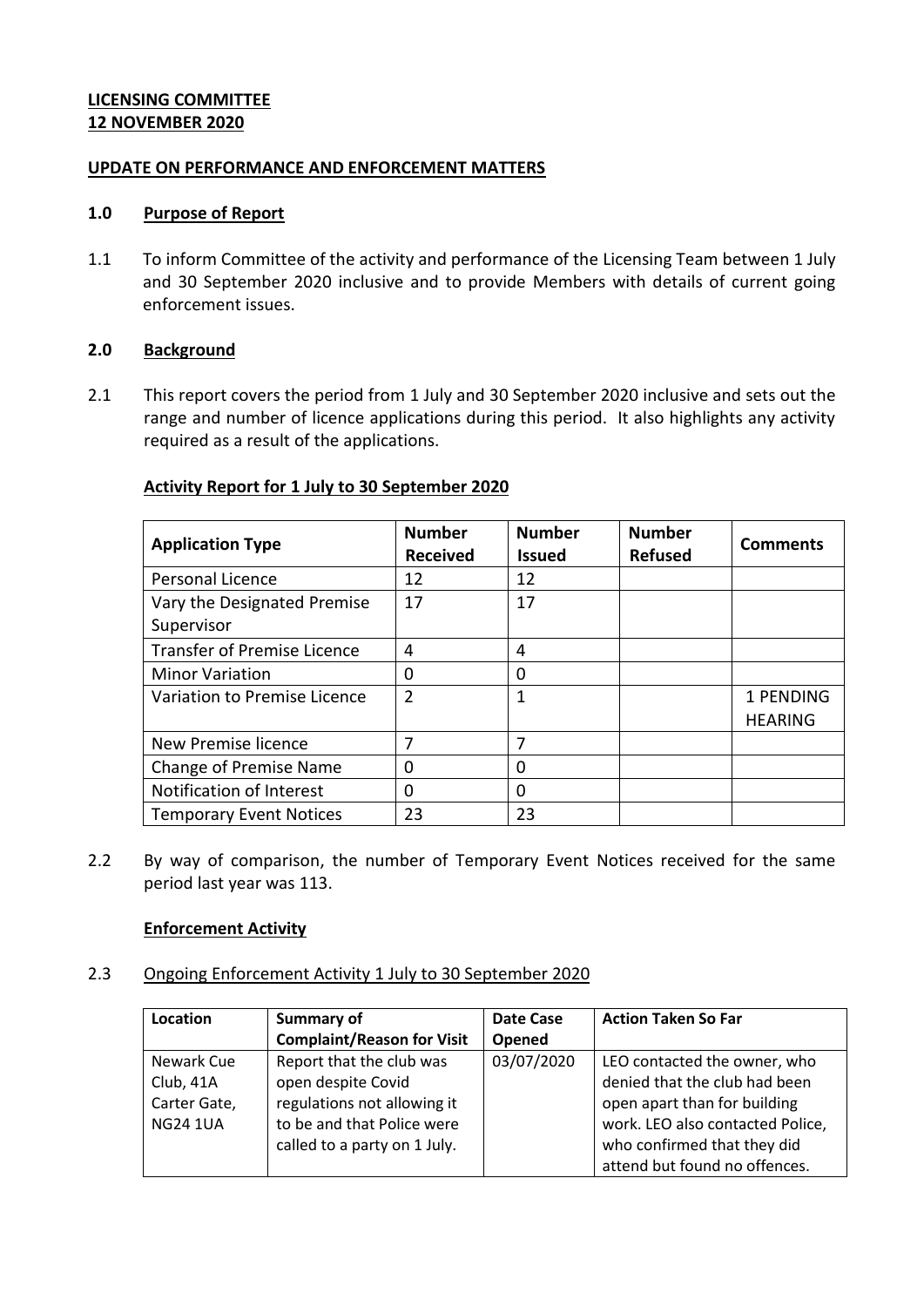| Saracens Head<br>Hotel, Market<br>Place,<br>Southwell,<br><b>NG25 OHE</b> | A council visit found that<br>the premises were not<br>taking track and trace<br>details.                                                    | 08/07/2020 | LEO visited and saw a track and<br>trace book, advised them to tell<br>staff to make sure this was used<br>for all customers. All other Covid<br>safety measures appeared to be<br>in place.                                                                                                                                                                                                                                                                                                                                                                                                                          |
|---------------------------------------------------------------------------|----------------------------------------------------------------------------------------------------------------------------------------------|------------|-----------------------------------------------------------------------------------------------------------------------------------------------------------------------------------------------------------------------------------------------------------------------------------------------------------------------------------------------------------------------------------------------------------------------------------------------------------------------------------------------------------------------------------------------------------------------------------------------------------------------|
| Old Reindeer,<br>Main Street,<br>Edingley, NG22<br>8BE                    | Complaint of increased<br>noise from the pub.                                                                                                | 17/07/2020 | LEO spoke to DPS, who said that<br>this was a one-off event (birthday<br>party for a family member) and<br>has no intention of having regular<br>music events at the premises. The<br>complainant was satisfied with<br>this response as there have been<br>no further issues.                                                                                                                                                                                                                                                                                                                                        |
| Black Swan,<br>High Street,<br>Edwinstowe,<br><b>NG21 9QR</b>             | Noise from the pub and car<br>park till late at night,<br>including shouting, swearing<br>and revving motorbikes and<br>no social distancing | 20/07/2020 | LEO monitored noise and<br>behaviour over a number of<br>weeks and observed loud groups<br>of people outside and no<br>intervention from pub staff. LEO<br>met with the DPS, brewery<br>director and Police to discuss the<br>issues and agreed an action plan.<br>Further complaints were<br>received. The premises was<br>visited as part of a night of action<br>and the same issues were<br>observed. An improvement<br>notice was served in conjunction<br>with EH. This was found to have<br>been complied with 16/10/2020.<br>Since the 10pm closing time came<br>in there have been no further<br>complaints. |
| Bramley Apple,<br>51 Church<br>Street,<br>Southwell,<br><b>NG25 0HQ</b>   | Noise issues from people<br>outside/leaving the pub                                                                                          | 22/07/2020 | A meeting was arranged with the<br>pub and residents. A plan was<br>agreed for a trial period, however<br>in the meantime an application to<br>review the licence was submitted,<br>which was heard on 29/10/2020                                                                                                                                                                                                                                                                                                                                                                                                     |
| Turquoise<br>Teapot, 108<br>Bowbridge<br>Road, Newark,<br><b>NG24 4BZ</b> | Excessive noise till 10/11pm                                                                                                                 | 27/07/2020 | LEO spoke to the DPS who<br>assured him that this would not<br>happen again. No further<br>complaints and the business has<br>now closed.                                                                                                                                                                                                                                                                                                                                                                                                                                                                             |
| Madisons, 37-<br>39 Carter Gate,<br>Newark, NG24<br>1UA                   | Music till 3am                                                                                                                               | 31/07/2020 | LEO spoke with Police, who are<br>heavily involved with this<br>premises due to some serious<br>incidents. A review application<br>has been submitted by the Police<br>and is due to be heard in<br>November. No action was taken<br>in regards to this specific<br>complaint.                                                                                                                                                                                                                                                                                                                                        |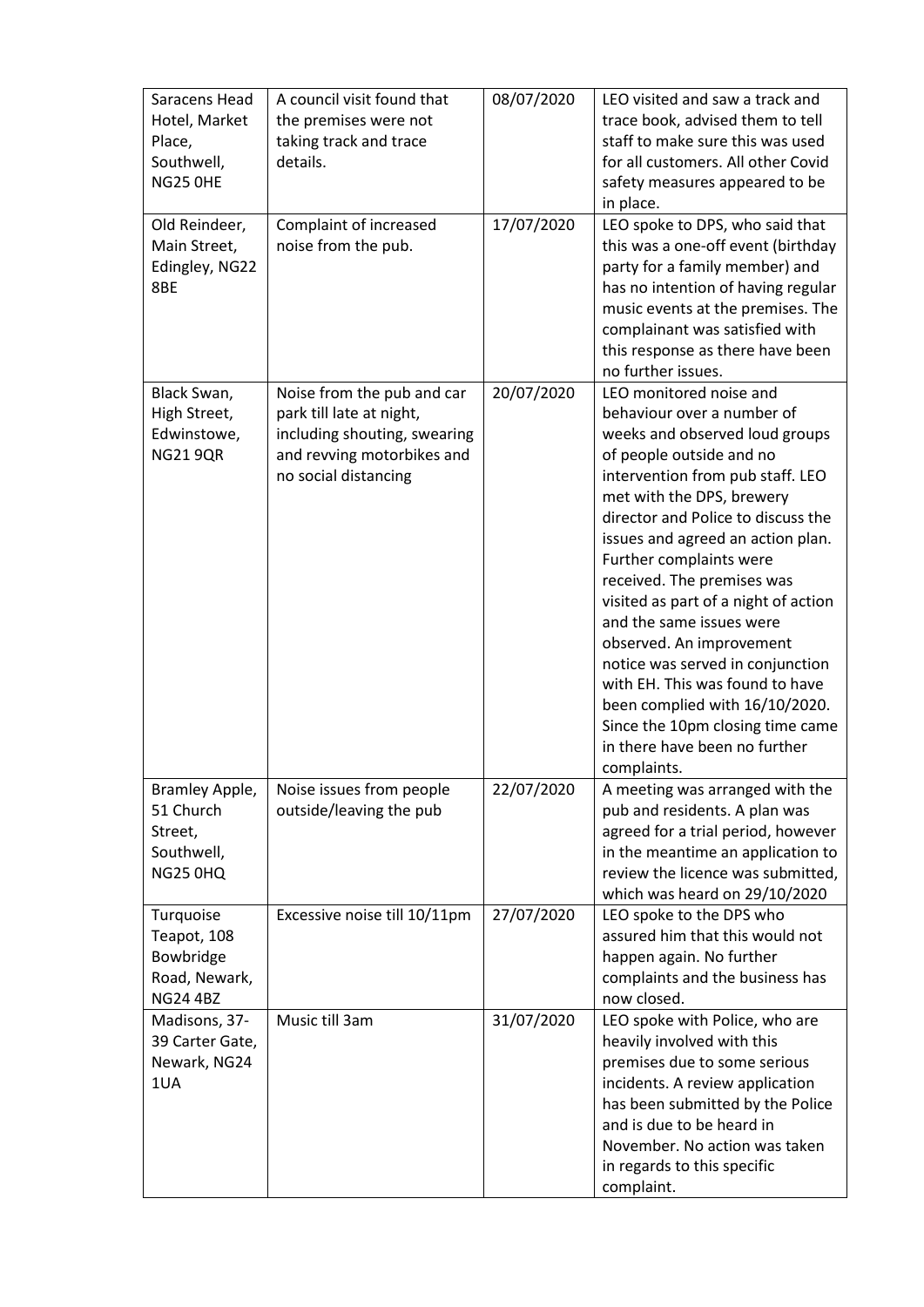| Waggon And<br>Horses, The<br>Turnpike,<br>Halam,<br><b>NG22 8AE</b>       | Report that the field behind<br>the pub car park was being<br>used as an overspill area<br>and that customers are<br>being noisy                                                | 03/08/2020 | LEO spoke to DPS who informed<br>him that they use a courtyard<br>area at the rear of the pub for<br>outside eating and drinking.<br>Advice was given regarding<br>keeping noise to an acceptable<br>level.                                                                                                                                                                                            |
|---------------------------------------------------------------------------|---------------------------------------------------------------------------------------------------------------------------------------------------------------------------------|------------|--------------------------------------------------------------------------------------------------------------------------------------------------------------------------------------------------------------------------------------------------------------------------------------------------------------------------------------------------------------------------------------------------------|
| Turquoise<br>Teapot, 108<br>Bowbridge<br>Road, Newark,<br><b>NG24 4BZ</b> | Report of no social<br>distancing and not taking<br>track and trace details                                                                                                     | 07/08/2020 | LEO visited and gave strong<br>advice about social distancing,<br>track and trace. Owners stated<br>that they do take track and trace<br>details and regularly remind<br>customers of the need to social<br>distance. The business has now<br>closed.                                                                                                                                                  |
| Sir John<br>Arderne, 10<br>Market Place,<br>Newark, NG24<br>1DU           | The premises provides slips<br>of paper for track and trace<br>but report of many<br>customers not filling them<br>in.                                                          | 07/08/2020 | LEO visited and asked the<br>manager to brief all staff and to<br>treat track and trace as a priority.<br>LEO visited at a later date and<br>found that staff were still not<br>getting customers to complete<br>track and trace forms. The<br>manager said they would put a<br>member of staff on the door to<br>ensure it was done. LEO has since<br>visited 3 more times and found all<br>in order. |
| Turquoise<br>Teapot, 108<br>Bowbridge<br>Road, Newark,<br><b>NG24 4BZ</b> | Complaint of loud music                                                                                                                                                         | 10/08/2020 | LEO visited and strongly advised<br>them in relation to music levels<br>and social distancing. The<br>business has now closed.                                                                                                                                                                                                                                                                         |
| White Hart,<br>Market Place,<br>Ollerton, NG22<br>9AD                     | Report of no Covid safety<br>measures in place                                                                                                                                  | 10/08/2020 | LEO visited and found no track<br>and trace system in place. A letter<br>was sent to the brewery<br>informing them of this. LEO later<br>revisited and saw that a track and<br>trace system was now in place.                                                                                                                                                                                          |
| Muskham<br>Ferry, Ferry<br>Lane, North<br>Muskham,<br><b>NG23 6HB</b>     | Complaint that the track<br>and trace forms are on<br>display, personal data not<br>being kept secure and also<br>that customers are not<br>being asked to fill out<br>details. | 10/08/2020 | LEO visited and advised the DPS<br>to change to slips of paper which<br>can be kept in a box when filled<br>out and to remind customers to<br>complete these.                                                                                                                                                                                                                                          |
| Ye Olde Bridge<br>Inn,<br>Nottingham<br>Road,<br>Oxton, NG25<br>0SE       | Report of track and trace<br>details not being taken.                                                                                                                           | 10/08/2020 | LEO visited the DPS who<br>explained that walk-in customers<br>are usually asked for their details<br>when they pay the bill. He agreed<br>to put up signs to remind<br>customers of the need to do this.                                                                                                                                                                                              |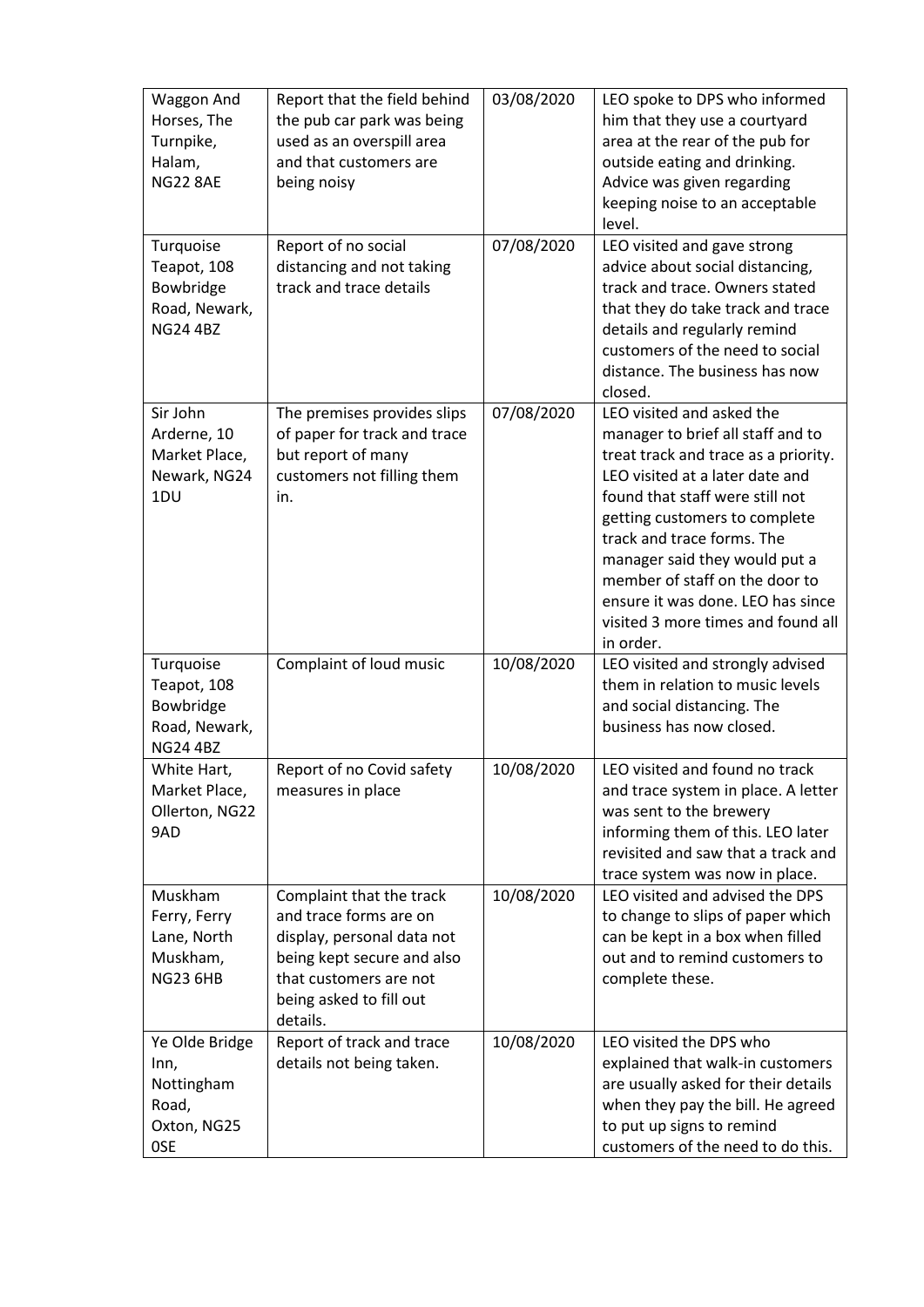| The<br>Wheatsheaf,<br>Slaughterhouse<br>Lane,<br>Newark, NG24<br>1ER       | Complaint of loud noise on<br>most evenings.                                                                                          | 11/08/2020 | LEO visited the DPS who states<br>that no music is being played<br>outside and that she will try to<br>manage noisy customers outside.<br>LEO made house to house engs<br>and no other residents had a<br>complaint. LEO then met with the<br>brewery and the complainant<br>separately. No further issues<br>reported. |
|----------------------------------------------------------------------------|---------------------------------------------------------------------------------------------------------------------------------------|------------|-------------------------------------------------------------------------------------------------------------------------------------------------------------------------------------------------------------------------------------------------------------------------------------------------------------------------|
| Old Malt<br>Shovel, 25<br>North Gate,<br>Newark, NG24<br>1HD               | Follow up visit needed after<br>council officers visited and<br>found the DPS in drink and a<br>large wedding party in<br>attendance. | 11/08/2020 | Visited the premises and found it<br>to be well managed by the<br>manager.                                                                                                                                                                                                                                              |
| Old Kings<br>Arms, 19 Kirk<br>Gate, Newark<br>On Trent,<br><b>NG24 1AD</b> | Follow up visit needed after<br>council officers visited and<br>advised about risk<br>assessment and social<br>distancing measures.   | 11/08/2020 | LEO visited and saw the risk<br>assessment and good track and<br>trace system. Advised to put<br>markers on floor to better enable<br>social distancing at the bar.                                                                                                                                                     |
| The Plough,<br>Main Street,<br>Coddington,<br>Newark, NG24<br>2PN          | Report of no Covid safety<br>measures                                                                                                 | 11/08/2020 | LEO visited and observed proper<br>Covid safety measures.                                                                                                                                                                                                                                                               |
| Riverside,<br>North End,<br>Farndon, NG24<br>3SX                           | Report of 130 booked in to<br>the pub on one day and no<br>social distancing                                                          | 12/08/2020 | LEO visited and saw a good track<br>and trace system. DPS was<br>strongly advised to remind<br>customers about social<br>distancing.                                                                                                                                                                                    |
| Farndon Ferry,<br>North End,<br>Farndon, NG24<br>3SX                       | Report of not taking track<br>and trace details                                                                                       | 12/08/2020 | LEO visited and saw that the<br>venue is now placing track and<br>trace forms on every table, which<br>seems to be working.                                                                                                                                                                                             |
| Tawny Owl,<br><b>William Hall</b><br>Way,<br>Fernwood,<br><b>NG24 3NG</b>  | Report of not taking track<br>and trace details                                                                                       | 14/08/2020 | LEO visited and found that only<br>the government app was being<br>used for track and trace, which<br>some people will not be able to<br>use. On revisit, LEO found that<br>each customer is now greeted on<br>the door and details recorded on<br>a tablet.                                                            |
| Southwell<br>Rugby Club,<br>Park Lane,<br>Southwell,<br><b>NG25 0QN</b>    | Report of no social<br>distancing or Covid safety<br>measures.                                                                        | 17/08/2020 | LEO visited and saw that Covid<br>safety measures were in place.                                                                                                                                                                                                                                                        |
| White Hart, 5<br><b>White Hart</b><br>Yard, Newark,<br><b>NG24 1DX</b>     | Complaint that at weekends<br>the pub gets too crowded<br>for social distancing to take<br>place.                                     | 28/08/2020 | Complainant could not be<br>contacted. LEO contacted the DPS<br>who said that there was an<br>incident where a member of the<br>public complained about a group<br>of men around a table and said<br>that they would complain to the                                                                                    |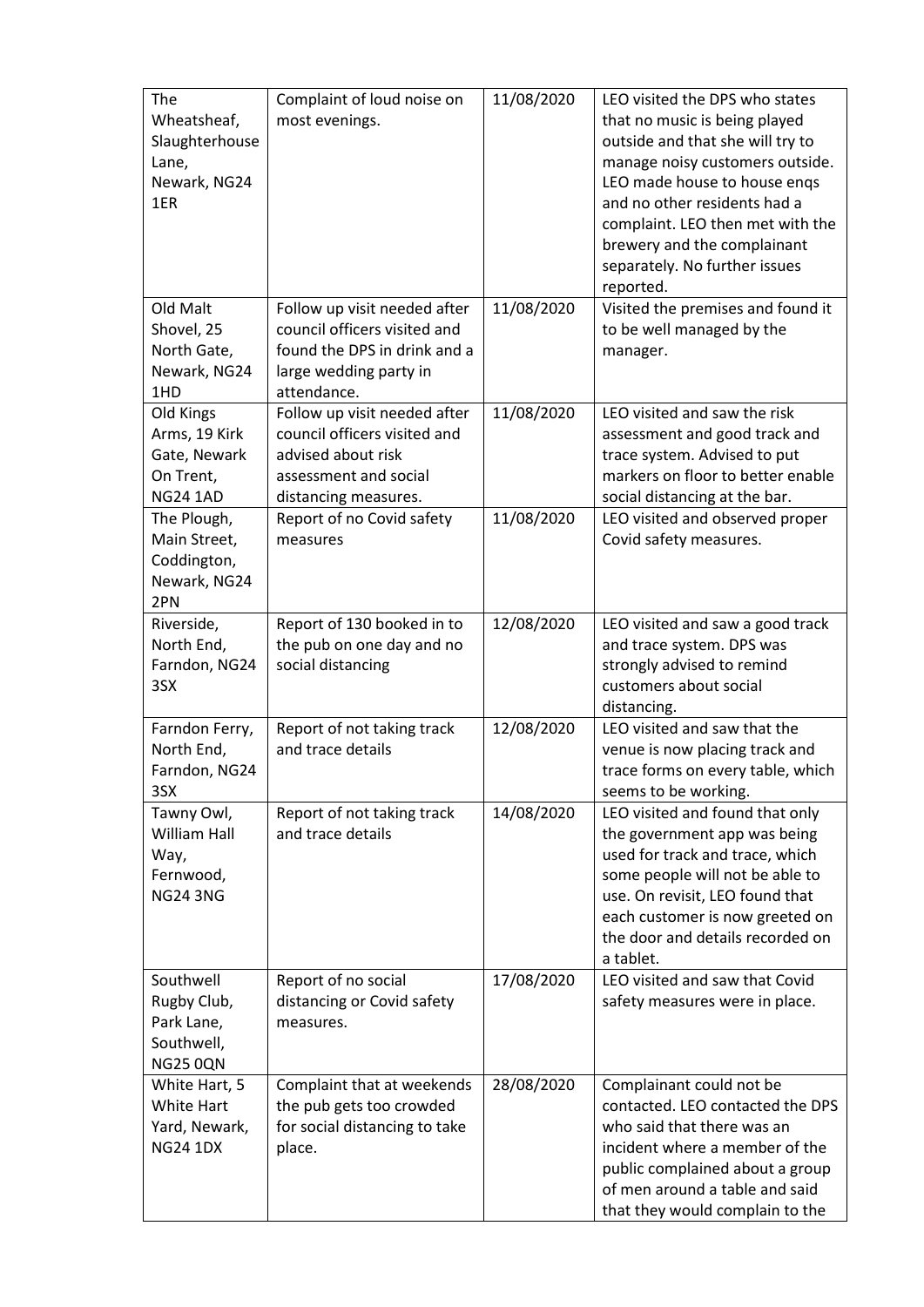|                                                                           |                                                                                                               |            | council, however the DPS did not<br>get chance to explain that they<br>were part of the same bubble.<br>LEO was happy with this<br>explanation.                                                                                                                                                                           |
|---------------------------------------------------------------------------|---------------------------------------------------------------------------------------------------------------|------------|---------------------------------------------------------------------------------------------------------------------------------------------------------------------------------------------------------------------------------------------------------------------------------------------------------------------------|
| Bridge and Bay<br>Leaf,<br>Gunthorpe,<br><b>NG14 7FB</b>                  | Complaint that the premises<br>were taking group bookings<br>and not adhering to social<br>distancing.        | 28/08/2020 | LEO visited and spoke to DPS on<br>phone. They seem to have good<br>social distancing and track and<br>trace in place. Advised to increase<br>toilet cleans but other than that<br>all in order.                                                                                                                          |
| Chesters, Main<br>Street,<br>Balderton,<br><b>NG24 3LL</b>                | Complaint of loud music<br>from live band and fire<br>safety risk from the gate to<br>car park being blocked. | 01/09/2020 | LEO visited and was assured by<br>the DPS that the loud music was<br>from a one off event and will not<br>happen again. LEO found 2 other<br>exits for the car park, so no fire<br>safety issues.                                                                                                                         |
| Turquoise<br>Teapot, 108<br>Bowbridge<br>Road, Newark,<br><b>NG24 4BZ</b> | Complaint of loud music.                                                                                      | 01/09/2020 | LEO conducted house to house<br>engs and found one other<br>resident who was affected by the<br>noise. LEO visited the DPS, who<br>denied that they play loud music<br>but said he would monitor the<br>noise levels. The business has<br>now closed.                                                                     |
| The Plough,<br>Main Street,<br>Coddington,<br>Newark, NG24<br>2PN         | Complaint of loud singing<br>and music in garden.                                                             | 02/09/2020 | LEO spoke to the DPS who<br>advised that a TEN was in place<br>for the event in question, and no<br>further events planned. LEO<br>advised that noise must be kept<br>at a reasonable level.                                                                                                                              |
| Madisons, 37-<br>39 Carter Gate,<br>Newark, NG24<br>1UA                   | Concerns over social<br>distancing.                                                                           | 09/09/2020 | Police were aware of this as part<br>of their review application.                                                                                                                                                                                                                                                         |
| Alders,<br>Worksop Road,<br>Ollerton, NG22<br>9DR                         | Report of not taking track<br>and trace details.                                                              | 15/09/2020 | LEO spoke to the assistant<br>manager who stated that they<br>were treating track and trace<br>seriously and had started to use a<br>new system in which every<br>customer's details were recorded<br>on an iPad when they entered.                                                                                       |
| <b>Jolly Roger</b><br>Club, Forest<br>Road, Ollerton,<br><b>NG22 9QS</b>  | Videos of no social<br>distancing sent in by Police                                                           | 15/09/2020 | LEO visited premises with Police,<br>observed little social distancing,<br>more than 6 people sat at 1 table.<br>Manager was told to separate out<br>tables and ensure only 6 can sit at<br>each. At a later visit LEO met with<br>the DPS and brewery manager<br>and saw the new measures that<br>had been put in place. |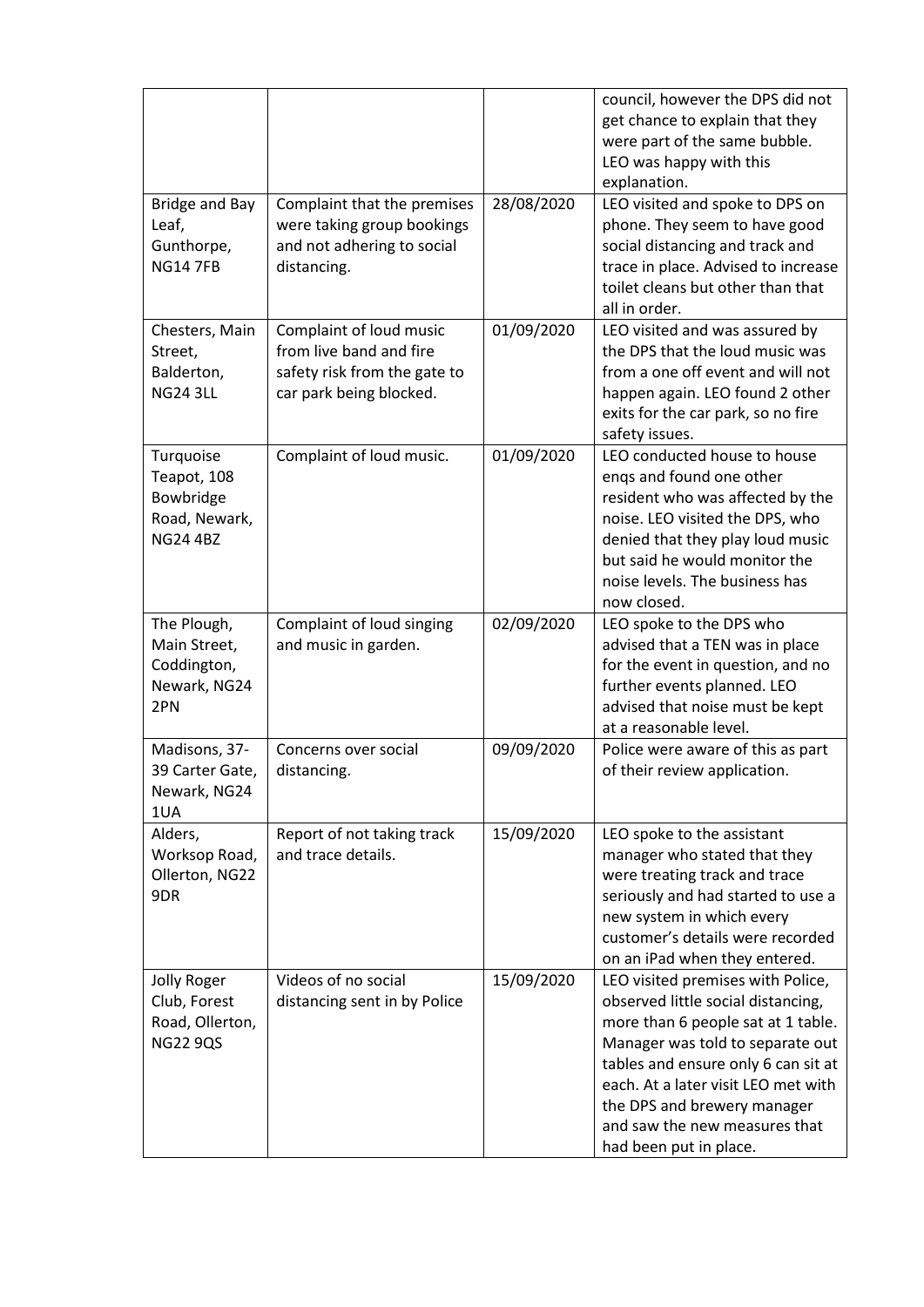| Brew Brothers,<br>Rubys Avenue,<br>Fernwood,<br><b>NG24 3RQ</b>  | Report of not taking track<br>and trace details                                                                                 | 18/09/2020 | LEO visited the premises and<br>found that they wee taking track<br>and trace details.                                                                                                                                                                                                                                                                                          |
|------------------------------------------------------------------|---------------------------------------------------------------------------------------------------------------------------------|------------|---------------------------------------------------------------------------------------------------------------------------------------------------------------------------------------------------------------------------------------------------------------------------------------------------------------------------------------------------------------------------------|
| Top Club,<br>Mansfield<br>Road,<br>Clipstone,<br><b>NG21 9AA</b> | Report of a hen and stag<br>party, police attended and<br>found no social distancing.                                           | 22/09/2020 | LEO spoke to the DPS on the<br>phone who stated that the group<br>of people that the Police<br>attended for were not on pub<br>land and that everyone inside<br>was social distancing. LEO visited<br>and found most Covid safety<br>measures in place. Advice given<br>regarding increasing space<br>between tables/chairs and the<br>use of pool table and fruit<br>machines. |
| Maypole at<br>Wellow,<br>Newark Road,<br>Wellow, NG22<br>0EA     | The premises closed as a<br>couple of customers tested<br>positive after visiting but<br>waited 10 days to inform<br>the pub.   | 24/09/2020 | LEO visited premises and saw the<br>manager. She explained that they<br>had been shut for 5 days as per<br>advice and had now reopened. All<br>Covid safety measures in place.                                                                                                                                                                                                  |
| Newark Cue<br>Club, 41A<br>Carter Gate,<br><b>NG24 1UA</b>       | Report of not taking track<br>and trace details, one way<br>system not being adhered<br>to, not enough space<br>between tables. | 28/09/2020 | LEO viewed CCTV which Police<br>had seized and did not see<br>anything untoward apart from<br>last customers leaving at<br>10.15pm rather than 10pm. LEO<br>visited but no one was there.<br>Information passed to PC Nelson<br>who will visit and advise<br>accordingly.                                                                                                       |
| Harbour<br>Master Café,<br>The Wharf,<br>Newark, NG24<br>1EU     | Report of not taking track<br>and trace details and staff<br>not wearing face masks                                             | 28/09/2020 | LEO visited and found everything<br>in order, staff wearing masks,<br>track and trace QR code on<br>display, tables well spread out.<br>Advice was given regarding social<br>distancing at busy times.                                                                                                                                                                          |

## **Visits and Actions in Response to Coronavirus**

- 2.4 The move to a three-tier model in Early October introduced a number of changes that required advice, guidance and enforcement in licensed premises. The rule of 6 was removed for indoor settings including pubs and clubs. This resulted in venues having to ensure that only single households were meeting in their premises. However, the rule of 6 did apply to outdoor settings such as beer gardens. Visits were made to as many establishments as possible to provide advice and guidance and to ensure compliance with the new rules.
- 2.5 There was a breach of the tier 2 regulations that resulted in the serving of a fixed penalty notice on a pub in Newark.
- 2.6 The tier 2 controls also introduced the 10.00pm curfew. A small number of complaints were received alleging that this was being breached. Evening visits were carried out and no evidence was found to support these claims.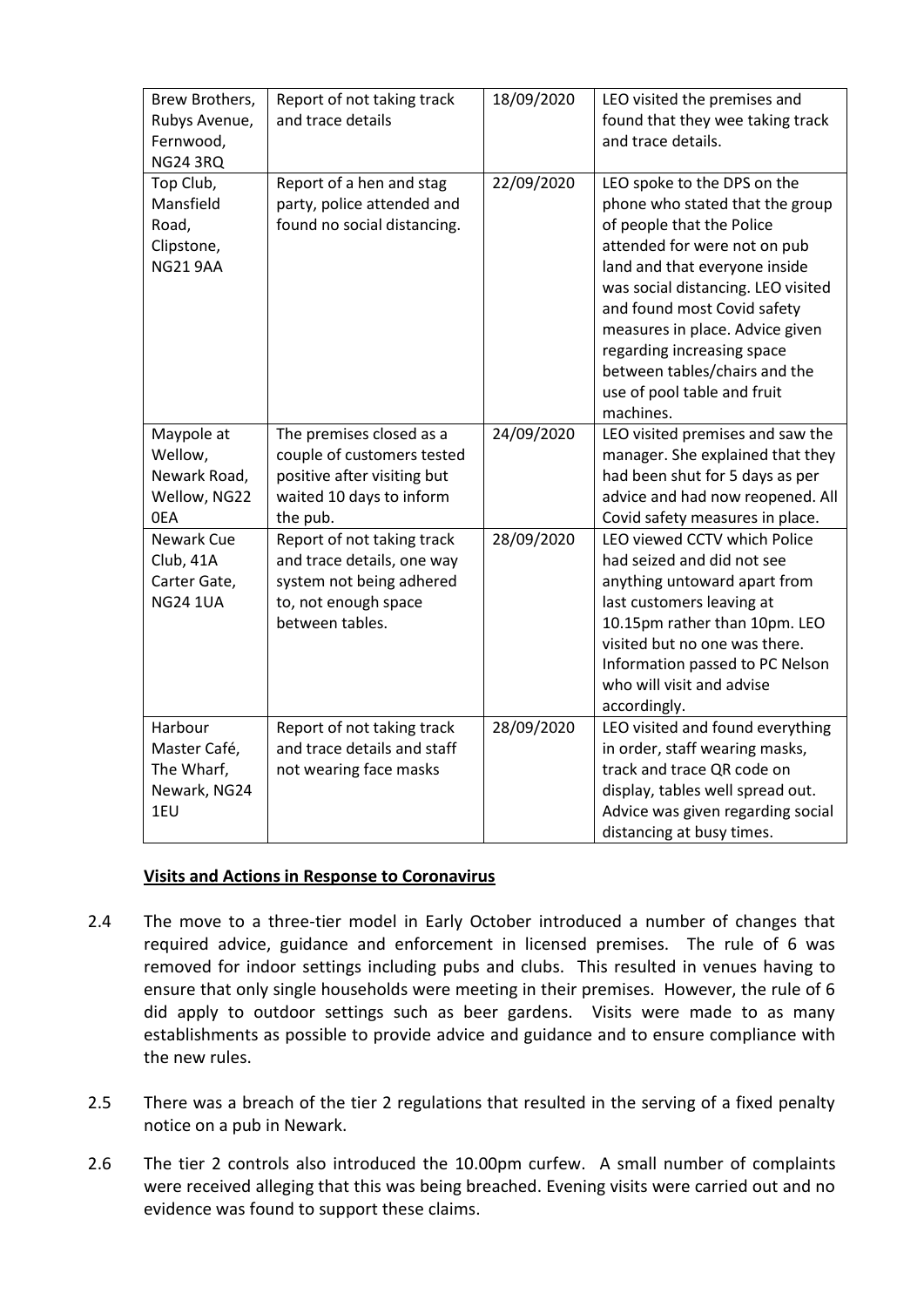- 2.7 The introduction of tier 3 restrictions on 29 October proved challenging to licensed premises. The restrictions only allowed the sale of alcohol if it was served with a substantial meal. The Business Unit received numerous calls seeking advice on the definition of a substantial meal. The tier 3 restrictions also introduced no off sales of alcohol after 9.00pm, in both retail and hospitality venues.
- 2.8 In order to support business throughout this time the Council mobilised staff from across the workforce to act as 'Covid Ambassadors' visiting retail, services and hospitality venues across the district giving advice and acting as point of contact for questions from business owners.
- 2.9 New national restrictions will now be introduced that will take precedence over any local restrictions.
- 2.10 Set out below is a summary of the actions taken to date as a response to Covid-19.

# Opening of None Essential Retail

- (i) We produced simplified guidance for all none essential retail to summarise the regulations and guidance. We also produced an advice pack on queuing and impacts on the public realm.
- (ii) 09.06.20 we had an advice and guidance phone in for retail businesses to 'ask the expert'.
- (iii) w/c 15.06.20 Week of action to support retail opening. Approx. 300 visits made by covid ambassadors.

## Opening of hospitality

- (i) 25 visits made to licensed premises to provide pre-opening checks
- (ii) 04.07.20 night of action to carry out covid secure checks 30 premises visited. Joint operation with Police
- (iii) 08.08.20 in response to Newark being on the watch list visits to hospitality venues 107 visits made during day time and evening
- (iv) 18.09.20 night of action in Ollerton and western villages. Joint with Police licensing. 6 premises visited.
- (v) 08.10.20 day of action. Retail and close contact premises. 93 premises visited

# Tier 2 controls

- (i) 12.10.20 mobilisation of covid ambassadors into high streets to offer advice guidance and reassurance on Tier 2 implications. Engagement with businesses and the public on a daily basis. Leaflets also being distributed. So far estimate over 1000 interactions
- (ii) 17.10.20 night of action. Hospitality venues. 35 premises visited

## Tier 3 controls

- (i) 29.10.20 new leaflets produced for hospitality trade. Mobilisation of covid ambassadors into high streets to distribute.
- (ii) 31.10.20 Licensing staff carried out evening visits to Newark town centre.